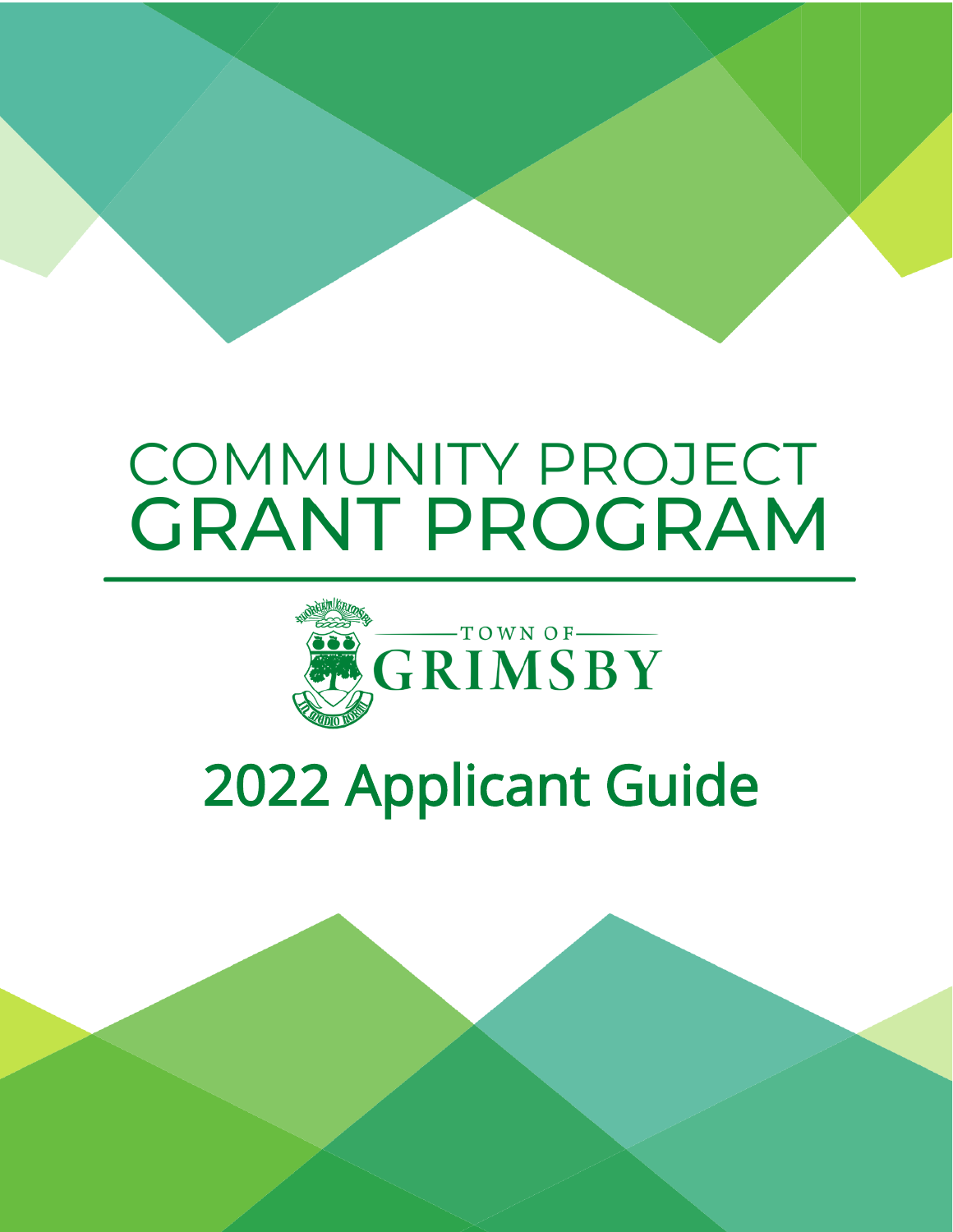## **Table of Contents**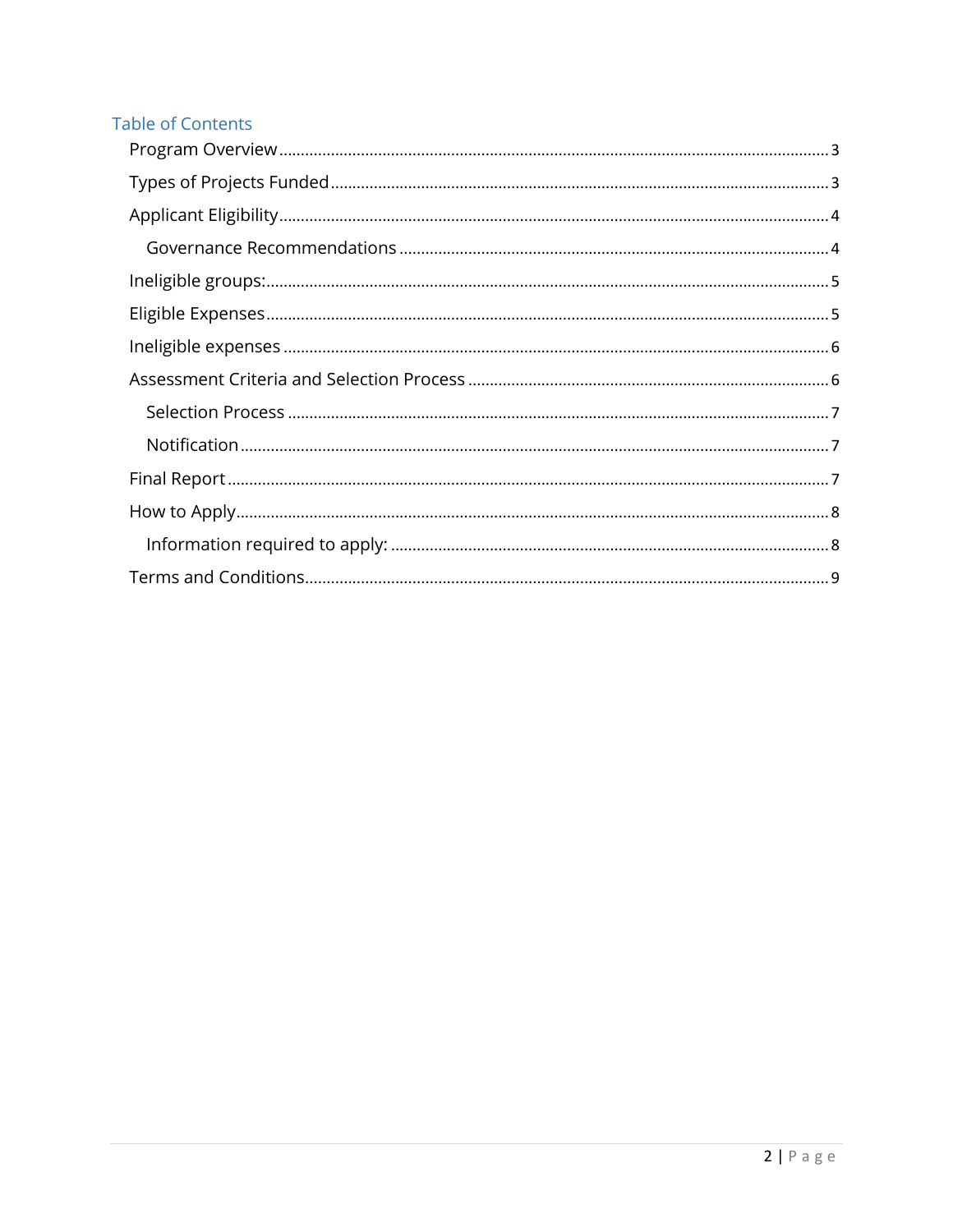#### <span id="page-2-0"></span>Program Overview

The Town of Grimsby recognizes and supports the important role that community organizations play in delivering programs, services and events that enhance the wellbeing of local residents.

The Community Project Grant Program provides funds to local organizations, community groups, and clubs to assist in the delivery of projects and to develop and enhance local programs to increase participation of Grimsby residents. This applicant guide is meant to assist prospective applicants in preparing a successful application. Full program details and requirements are identified in the Community Project Grant Program Policy available @ [www.grimsby.ca/cgrp.](http://www.grimsby.ca/cgrp)

An amount up to \$2500 can be requested to provide funding for the start-up of an eligible organization, project, or short term undertaking with a fixed completion date. The project should be outside the normal range of activity for the applicant (regular operating costs are not eligible).

The 2022 intake for the Community Project Grant Program begins on Monday June 20 2022 and ends Friday July 15 2022 @ 4:30pm.

#### <span id="page-2-1"></span>Types of Projects Funded

Unsure of what types of projects will be funded? Here are a few examples for inspiration. These examples are not what would be exclusively funded and all projects that meet the program criteria are eligible.

- An open-house or "try-it" program to attract new members and engage more residents in your sport, activity, or club.
- Expanding your program or services offerings to a new demographic (expanding a sport league for a girls/women's program, engaging more older adults, or adding a program for Indigenous art)
- Purchasing equipment/materials to expand a program or club offering such as funds to buy equipment to enable more inclusive programming (eg. Sledge hockey, sensory soccer balls etc.)
- One time start-up costs for a developing community group (website, incorporation, start-up marketing campaign)
- A special event open to the community

Not sure if your project will be eligible? Contact Trevor Ruzylo @ [truzylo@grimsby.ca](mailto:truzylo@grimsby.ca) to assist you in completing a successful application.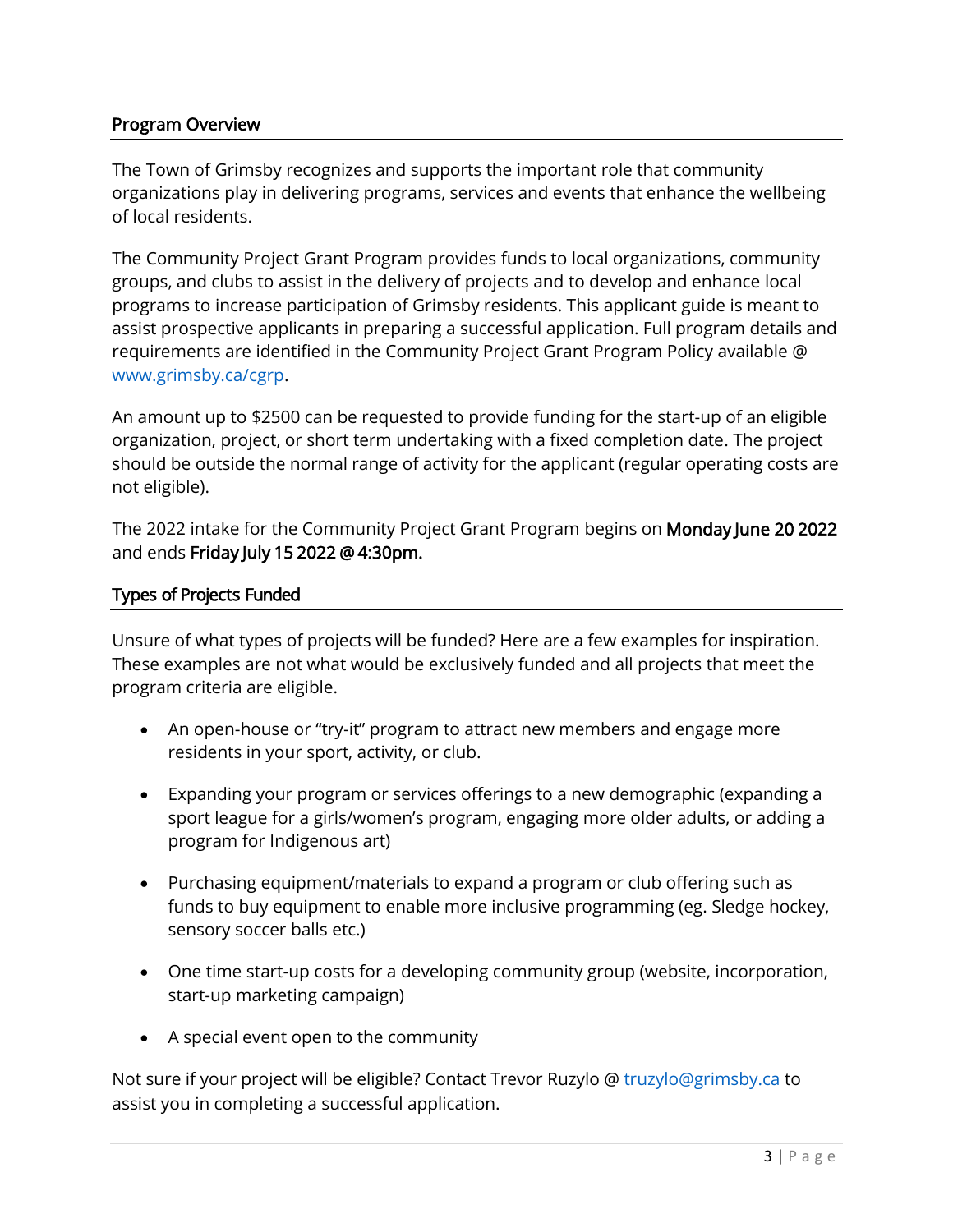### <span id="page-3-0"></span>Applicant Eligibility

Are you eligible to apply? Please review the criteria below before you begin an application.

Eligible organizations:

- Registered charities
- Incorporated not-for profits
- Community clubs and groups that have a volunteer board of directors and constitution that satisfies democratic principles. (see governance recommendations below)
- Groups with a membership of at minimum 70% Grimsby residents, or offer a service not offered by another local organization.
- Groups in good standing with the Town of Grimsby (not in default of previous grant reporting or have outstanding receivables).

#### <span id="page-3-1"></span>Governance Recommendations

Applicant organizations should have procedures and a governance structure that enables proper oversight of project activities, with clearly defined rules that are communicated to their membership. Good governance practices will enhance submissions from prospective applicants.

Important elements of group governance can include:

- A clearly defined membership (who is part of your club? How do they join?)
- A board or executive of at least 5 members (President, Vice President, Treasurer etc)
- A yearly Annual General Meeting (AGM) well communicated to your members and the public.
- Current financial documents available to your membership
- Recorded minutes of all AGMs and board meetings available to your membership
- A constitution or terms of reference

Need help improving your group's governance? We can help! Email Trevor @ truzylo@grimsby.ca for assistance.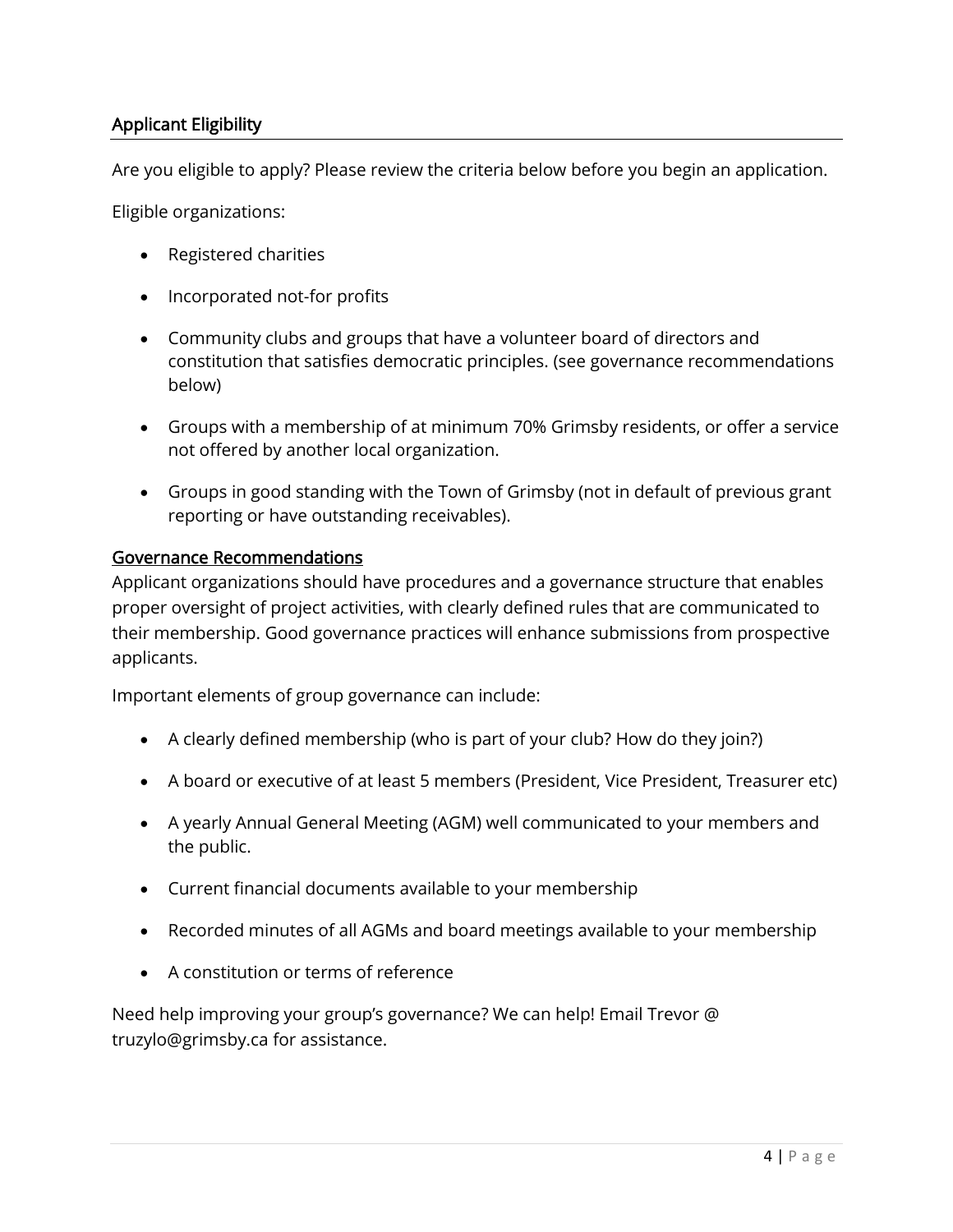#### <span id="page-4-0"></span>Ineligible groups:

Applicants of the following structure or affiliation are not permitted to submit applications. Groups clearly meeting the following criteria, or eligible applicants seeking to carry out activities on behalf of an ineligible group or carrying out an ineligible activity will not be assessed for funding.

- Individuals
- For profit organizations
- Other levels of government
- Political organizations and entities, including lobbying groups or groups attempting to further a political agenda
- Religious organizations (unless for a secular project)
- Organizations or prospective organizations seeking to duplicate a service offered in Grimsby.

#### <span id="page-4-1"></span>Eligible Expenses

Items and activities related to the project that are eligible for funding

- Supplies are materials
- Facility rentals and permits (in kind or actual)
- Equipment rentals
- Marketing and promotions
- Food and refreshments for participants
- Entertainment and speakers
- Start-up costs
- Wages and contracted services (outside of regular operating costs)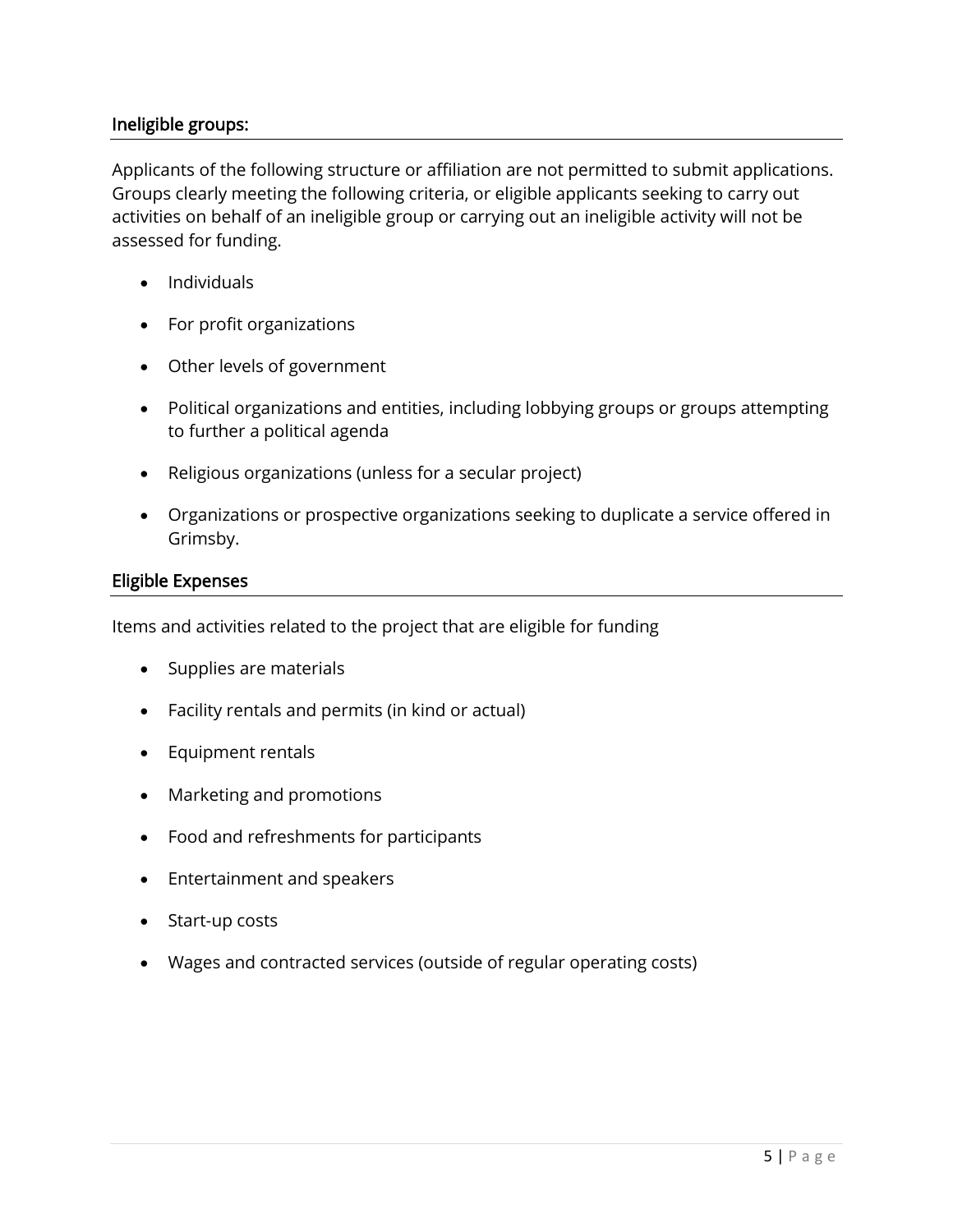#### <span id="page-5-0"></span>Ineligible expenses

The following expenses cannot be covered by grant funding:

- Contributions to a large capital project
- Regular operating costs
- Debt retirement, deficit reduction, depreciation or financing charges
- Retroactive payments (cost incurred before the grant was approved)
- Top ups to shortfalls of government mandated programs (i.e. School, health programs)
- Secondary allocations (allocation of funds to another organization, including supporting fundraising activities for another organization)

#### <span id="page-5-1"></span>Assessment Criteria and Selection Process

Applications submitted by eligible organizations, groups and clubs whose projects meet initial grant eligibility requirements will be assessed based on the following criteria:

- 1. The extent to which the organization, program or project will benefit and contribute to the quality of life of Grimsby residents.
- 2. That the project, program or organization fulfil an unmet need or enhance an existing service in the Grimsby community.
- 3. The clear demonstration that the organization has the resources, ability, skills and capacity to undertake the work and successfully complete the requirements of the Grant.
- 4. Alignment with [Council's Strategic Priorities](https://www.grimsby.ca/en/town-hall/resources/Documents/Town-of-Grimsby-Strategic-Priorities---Final.pdf) and/or the 5 Goals of the 2019 Parks, [Recreation and Culture Master Plan:](https://www.grimsby.ca/en/parks-recreation-culture/resources/Documents/Parks-Recreation-and-Culture-Master-Plan---march-2019.pdf)
	- i. Accessible & Inclusive: To ensure community facilities, services and programs are accessible and inclusive of all.
	- ii. Partnership & Collaboration: Build capacity and promote healthy lifestyles through partnerships and collaboration.
	- iii. Communication & Engagement: Increase user retention and growth through the implementation of strategic communication efforts.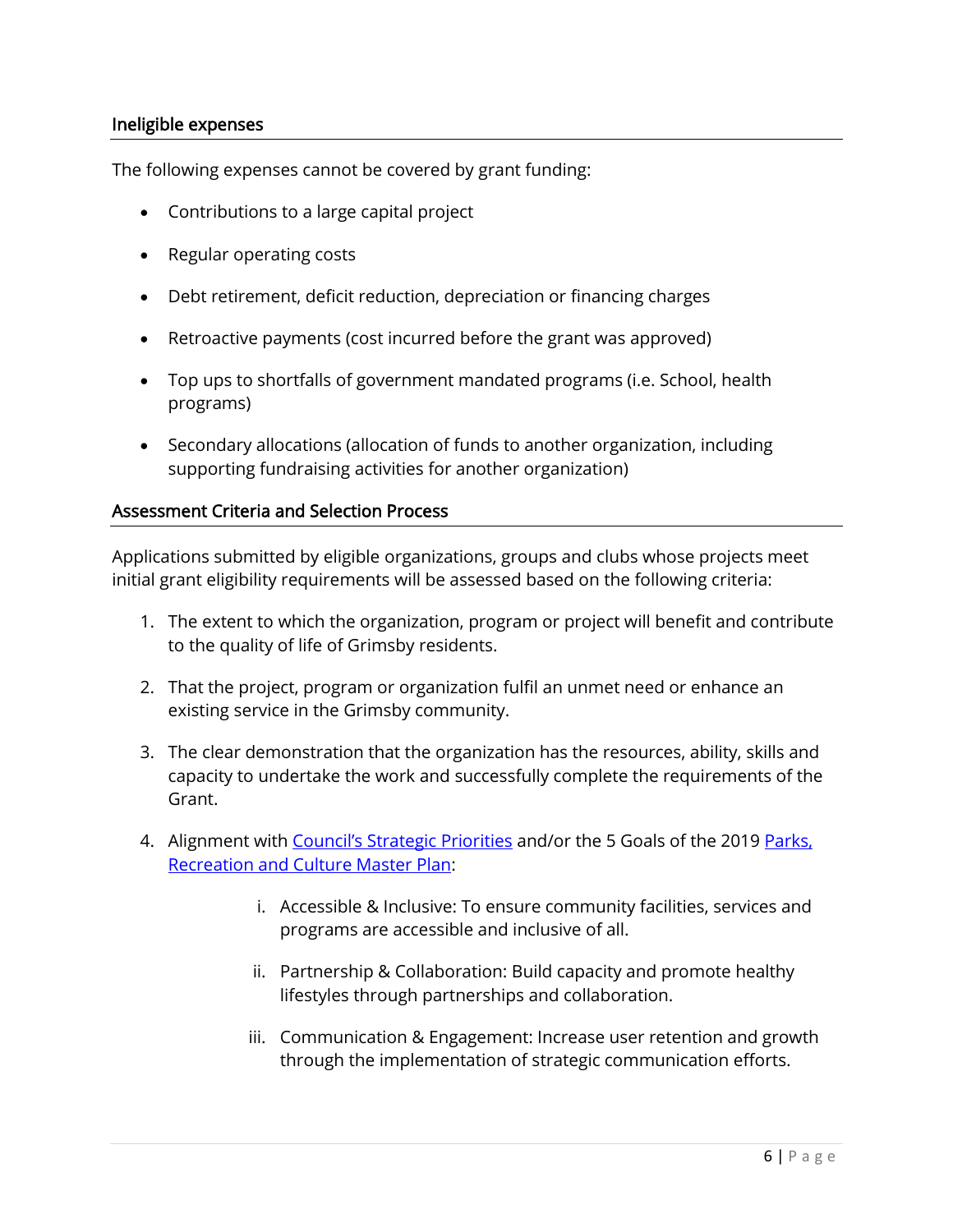- iv. Innovation and Building Capacity: Be an innovative leader in developing and providing recreation and cultural services that promote healthy lifestyles and wellbeing.
- v. Optimization of Infrastructure, Programming & Service Delivery: To efficiently deliver Parks, Recreation and Cultural Services.
- 5. Evidence of community support, including but not limited to:
	- a. Number of volunteers or volunteer hours committed to the organization or project
	- b. Fundraising and existing financial resources dedicated to the project
	- c. Partnerships and collaboration between other local organizations
- 6. Financial feasibility and sustainability of the project
- 7. The extent that the project is original in its nature (repeat or similar projects previously awarded through the program will be considered secondarily).

#### <span id="page-6-0"></span>Selection Process

Complete applications meeting the required eligibility will be assessed and a decision recommended to Council by a review panel. Applications will be rated according to the degree that they meet the assessment criteria.

As there is a limited funding pool for this program, those who meet eligibility are not guaranteed to receive funding. The review panel may also approve a grant but at a lesser amount then requested depending on the number of requests and/or available funding.

#### <span id="page-6-1"></span>**Notification**

Groups will be notified of the outcome of their application via email within approximately 6 weeks of the application deadline. Payment will be issued via cheque in full within 2-4 weeks of the notification of a successful application.

#### <span id="page-6-2"></span>Final Report

A final report must be submitted to the Town of Grimsby within two months of the projection completion. A link will be sent to your organization to an online form with your notification of approval.

Information to be provided in the Final report includes:

• Report on project outcomes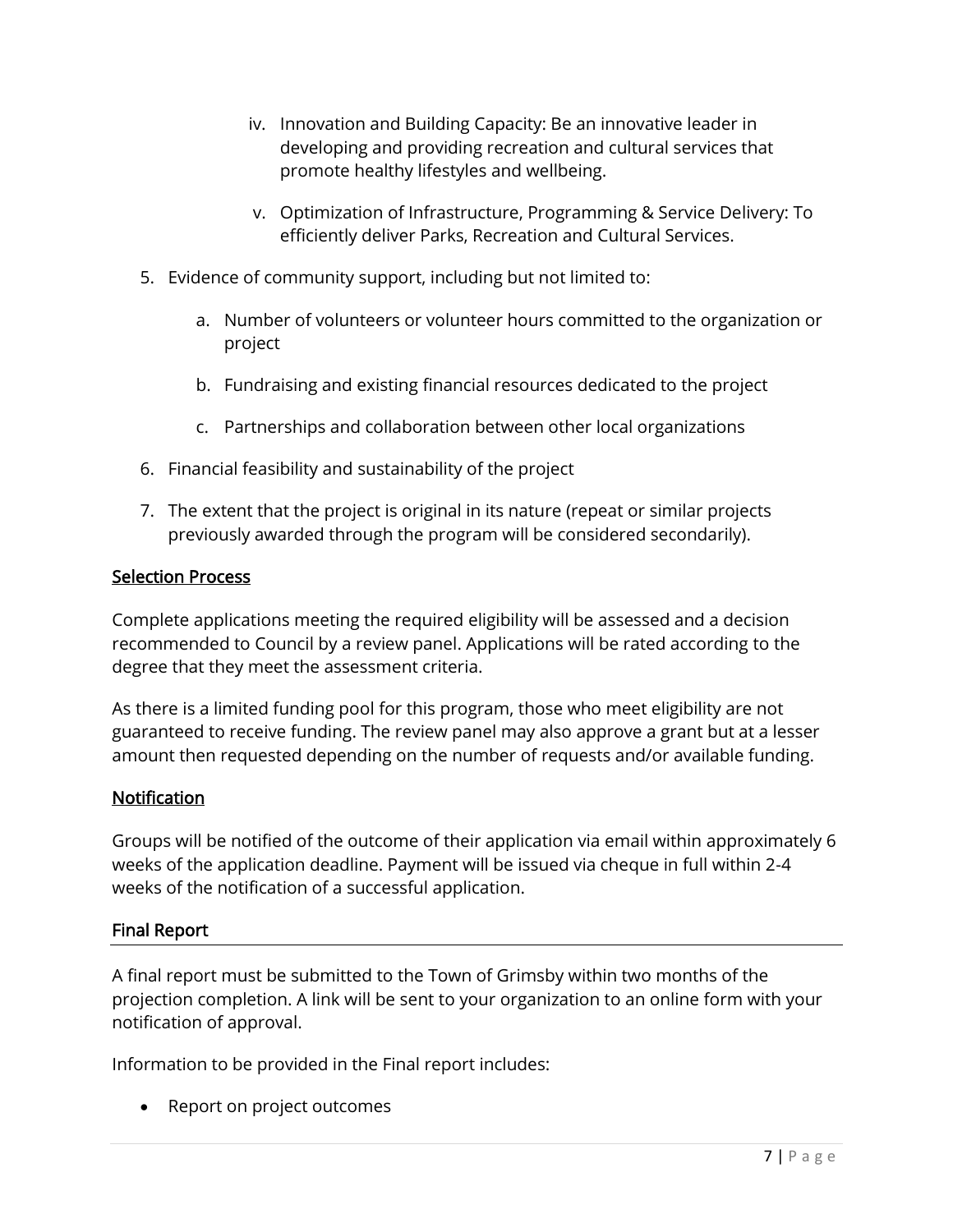- o Results
- $\circ$  # of people engaged
- o Testimonials
- Overview of challenges and future opportunities
- Project expense report and receipts for expenses covered by the grant
- A 250 word summary of the project and the impact to the community from the grant funds
- Photos of the project "in action" with permission for them to be shared on the Town Website and social media.

### <span id="page-7-0"></span>How to Apply

A fully completed application form must be received before the deadline through the online form. No paper or email submissions will be accepted.

- 1. Fully review the CPGP Applicant Guide and CPGP Policy available online @ [www.grimsby.ca/CPGP](http://www.grimsby.ca/CPGP) to ensure your project and organization meet the eligibility criteria.
- 2. Evaluate your project plan against the assessment criteria, and ensure that your proposed project does not duplicate a service of another organization.
- 3. Contact Town Staff @ 905-945-1288 to confirm eligibility or if you have any questions.
- 4. The person submitting the application must have the authority to bind/commit the organization.
- 5. [Complete the application.](http://www.grimsby.ca/cpgp) Good luck!

#### <span id="page-7-1"></span>Information required to apply:

Applicants will be required to fill out a brief online application form that includes the following:

- Contact Information for the "Project Leader" (main contact for the project) and the President of the group who is applying. 2 alternate supporting group contacts must also be provided.
- Project Information including: name of the project; geographic location/neighbourhood where the project will take place; start date; end date; a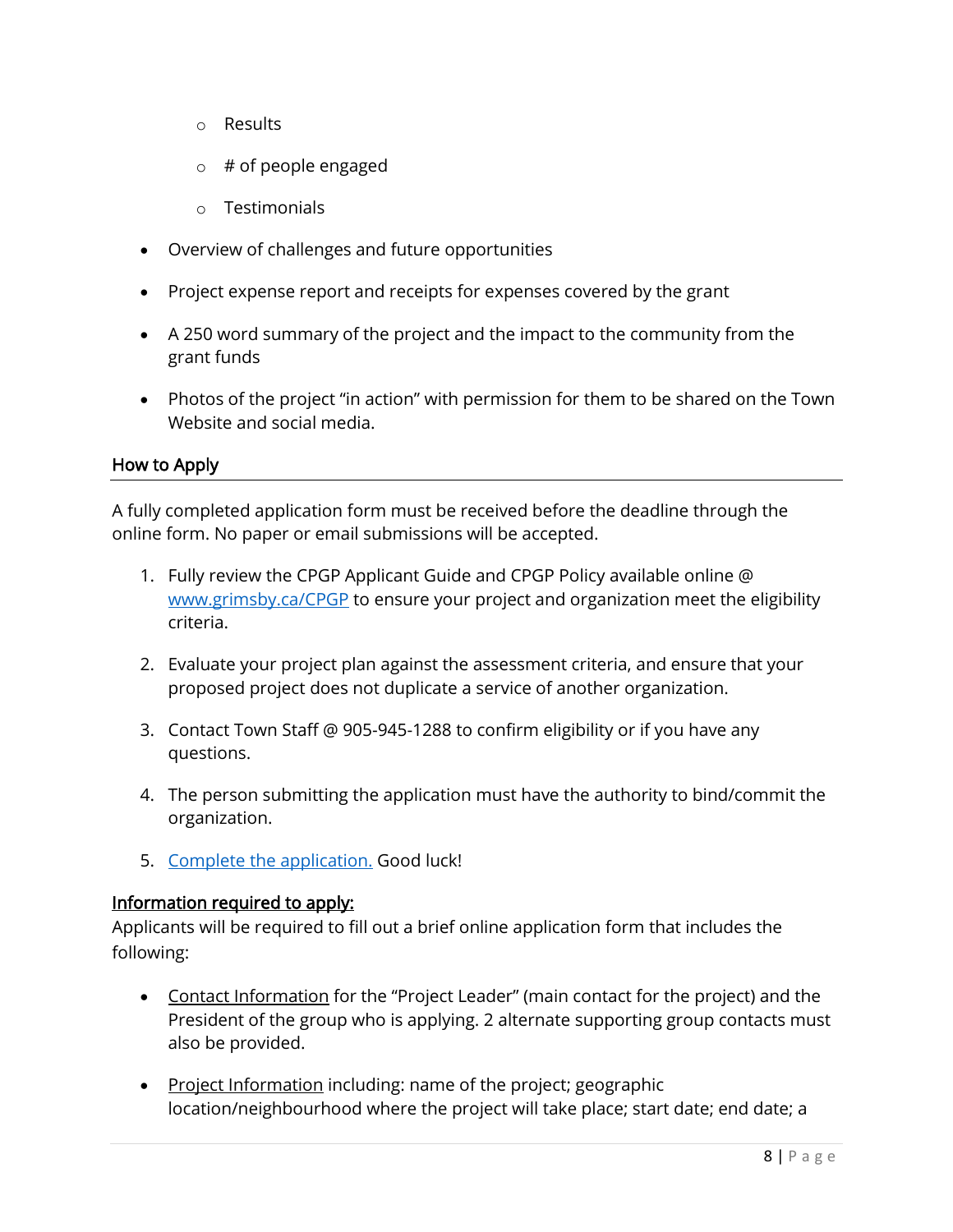description of the project and who it will serve; rationale for why the project is needed; clearly defined outcomes. These outcomes should be measurable.

- Community Participation including identification of the number of participants, volunteers, description of how you will create awareness and promote participation in your project.
- Budget Information including amount of funding requested and completion of a budget template to outline how funds will be spent. A budget statement must be signed by authorized personnel (e.g. board of directors).
- Authorization: Legally binding electronic signatures of the President and/or Executive Director of the organization/group.
- Financial Statement Upload your organizations signed financial statements from your last Annual General Meeting.

#### <span id="page-8-0"></span>Terms and Conditions

- a) Community Project Grants are subject to funding availability and are conditional on approval of the annual operating budget by Council. Council reserves the right to cancel or alter grant programs as needed;
- b) The Town reserves the right to reject any grant request or application including those that meet all conditions as stated in this Policy or an applicable Standard Operating Procedure (SOP). For example, the Town may reject grant requests where the demand for grants is greater than the funding available for allocation, or the Town, in its sole discretion, is of the opinion that it is in its best interests that the grant request be rejected;
- c) Approved grants or other types of assistance in any one year, or over several years, is not to be regarded as a commitment for future assistance and/or ongoing financial support;
- d) In the event that grant funds are not used for the project/program indicated in the application:
	- a. The funds must be returned to the Town to the attention of the Treasurer; and,
	- b. If funds are expended inappropriately or for a purpose other than the event/program/project indicated in the application, Council may at its discretion disqualify the organization from all subsequent financial or inkind assistance from the Town.